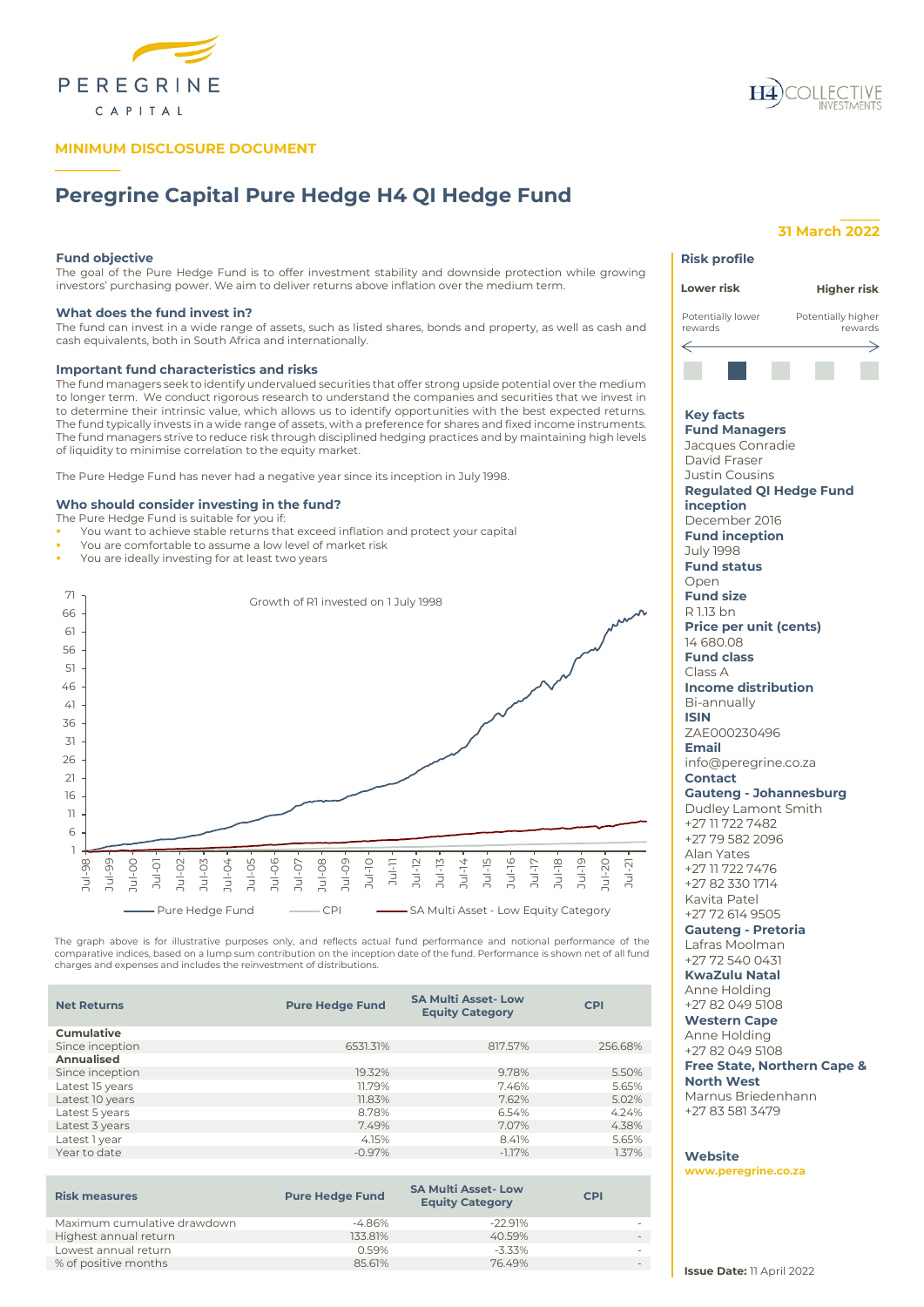|      | Jan      | Feb      | Mar      | Apr      | May      | Jun      | Jul      | Aug   | Sep      | Oct      | Nov      | Dec      | <b>Total</b> | Multi<br>Asset-<br>Low<br>Equity<br>Category |
|------|----------|----------|----------|----------|----------|----------|----------|-------|----------|----------|----------|----------|--------------|----------------------------------------------|
| 1998 |          |          |          |          |          |          | 12.98%   | 3.09% | 9.13%    | 11.57%   | 6.13%    | 7.21%    | 61.36%       | $-10.69%$                                    |
| 1999 | 4.84%    | 6.36%    | 9.64%    | 6.35%    | 11.55%   | $-0.09%$ | 2.90%    | 4.09% | 1.48%    | 0.39%    | 4.48%    | 1.63%    | 67.90%       | 40.59%                                       |
| 2000 | 7.91%    | 2.35%    | $-1.25%$ | $-1.16%$ | $-0.62%$ | 5.72%    | 3.41%    | 0.98% | 3.65%    | 1.42%    | 2.24%    | 1.41%    | 28.90%       | 6.46%                                        |
| 2001 | 4.89%    | 1.36%    | 0.87%    | 0.93%    | 4.67%    | 2.67%    | 0.46%    | 4.59% | 0.28%    | $-1.83%$ | 1.96%    | 0.38%    | 23.16%       | 18.77%                                       |
| 2002 | 0.74%    | $-1.15%$ | 0.44%    | 3.78%    | 3.36%    | 0.88%    | 1.20%    | 1.74% | 2.06%    | 2.98%    | 1.42%    | 2.96%    | 22.29%       | 11.67%                                       |
| 2003 | 0.82%    | 1.35%    | 1.29%    | 1.85%    | 2.68%    | 2.90%    | 4.56%    | 1.72% | 0.97%    | 2.48%    | 2.56%    | 2.19%    | 28.46%       | 13.49%                                       |
| 2004 | 1.25%    | 2.02%    | 2.58%    | 0.07%    | 0.89%    | 3.25%    | 1.76%    | 1.79% | 3.16%    | 3.45%    | 2.79%    | 2.15%    | 28.20%       | 13.43%                                       |
| 2005 | 1.52%    | 0.84%    | $-0.01%$ | 0.02%    | 1.73%    | 1.54%    | 1.51%    | 1.87% | 0.83%    | 1.11%    | 3.00%    | 1.62%    | 16.70%       | 15.58%                                       |
| 2006 | 3.24%    | 0.89%    | 1.34%    | 1.75%    | 0.51%    | 0.07%    | 0.17%    | 1.21% | 0.13%    | 1.17%    | 2.00%    | 1.68%    | 15.07%       | 13.58%                                       |
| 2007 | 2.84%    | 0.78%    | 3.41%    | 4.08%    | 3.90%    | 0.21%    | 0.32%    | 1.75% | 3.49%    | 0.32%    | 1.02%    | 1.17%    | 25.81%       | 9.36%                                        |
| 2008 | $-1.63%$ | 2.32%    | $-0.21%$ | 0.53%    | 1.13%    | $-0.73%$ | $-2.12%$ | 2.85% | $-1.21%$ | $-0.08%$ | 0.26%    | 0.63%    | 1.61%        | 2.25%                                        |
| 2009 | 0.15%    | $-0.51%$ | 0.37%    | 1.76%    | 1.18%    | 1.73%    | 2.87%    | 0.69% | 0.78%    | 1.54%    | $-0.30%$ | 1.92%    | 12.81%       | 9.85%                                        |
| 2010 | 1.36%    | 1.26%    | 1.13%    | 0.25%    | 0.31%    | 1.50%    | 0.78%    | 1.35% | 1.49%    | 1.25%    | 0.18%    | $-0.04%$ | 11.36%       | 9.34%                                        |
| 2011 | 1.18%    | 0.33%    | 0.97%    | 0.95%    | 0.75%    | $-0.14%$ | 0.55%    | 0.91% | 0.99%    | 1.74%    | 0.90%    | 1.08%    | 10.69%       | 6.35%                                        |
| 2012 | 1.62%    | 0.85%    | 2.30%    | 1.04%    | 1.20%    | 1.56%    | 2.46%    | 1.02% | 1.73%    | 1.14%    | 1.39%    | $-0.06%$ | 17.50%       | 13.10%                                       |
| 2013 | 2.35%    | 0.22%    | 2.11%    | 0.36%    | 0.57%    | 1.94%    | 0.21%    | 0.60% | 1.25%    | 1.28%    | 0.61%    | 1.71%    | 13.99%       | 12.17%                                       |
| 2014 | $-1.38%$ | 1.75%    | 0.98%    | 1.91%    | 1.89%    | 0.73%    | 0.57%    | 2.08% | 2.79%    | 2.80%    | 1.24%    | 1.74%    | 18.43%       | 8.20%                                        |
| 2015 | 0.62%    | 2.68%    | 3.32%    | 1.28%    | 1.83%    | $-0.14%$ | 1.26%    | 0.75% | 1.18%    | 2.52%    | 1.28%    | 0.48%    | 18.41%       | 7.60%                                        |
| 2016 | $-1.43%$ | $-1.10%$ | 1.38%    | 3.07%    | 1.69%    | 0.34%    | 1.66%    | 1.34% | 0.04%    | 1.45%    | $-0.46%$ | 0.48%    | 8.68%        | 3.59%                                        |
| 2017 | 1.65%    | 0.27%    | 1.21%    | 1.10%    | 2.29%    | 0.15%    | 1.35%    | 0.48% | 0.43%    | 2.81%    | 0.37%    | $-1.32%$ | 11.27%       | 8.39%                                        |
| 2018 | $-1.08%$ | $-1.39%$ | $-1.16%$ | 2.76%    | 0.96%    | 1.51%    | 0.02%    | 2.51% | 0.76%    | $-1.69%$ | 1.22%    | 0.72%    | 5.13%        | 1.24%                                        |
| 2019 | 2.79%    | 2.51%    | 2.64%    | 1.08%    | $-0.22%$ | 1.33%    | 1.14%    | 0.28% | $-0.11%$ | 0.77%    | 0.81%    | $-0.28%$ | 13.45%       | 8.69%                                        |
| 2020 | 1.23%    | $-1.37%$ | 1.02%    | 1.94%    | 1.60%    | 2.77%    | 1.41%    | 1.54% | $-0.87%$ | 2.91%    | $-0.81%$ | 0.27%    | 12.15%       | 5.00%                                        |
| 2021 | 2.44%    | $-0.98%$ | $-0.08%$ | 1.75%    | $-1.35%$ | 1.22%    | $-0.09%$ | 0.83% | 0.74%    | 0.52%    | $-0.68%$ | 2.18%    | 6.60%        | 13.52%                                       |
| 2022 | $-0.21%$ | $-1.65%$ | 0.90%    |          |          |          |          |       |          |          |          |          | $-0.97%$     | $-1.17%$                                     |
|      |          |          |          |          |          |          |          |       |          |          |          |          |              |                                              |

**Important Notes** on calculation of net returns and risk measures:

The calculation of net returns and the risk measures comprises data from the inception of the Peregrine Capital Pure Hedge *en Commandite* Partnership on 1 July 1998 until 30 November 2016, thereafter the data relates to the Peregrine Capital Pure Hedge H4 QI Hedge Fund ("Pure Hedge Fund").<br>The Pure Hedge Fund does not have a benchmark and does not contribute towards the return of the ASISA SA

The data for the ASISA SA Multi Asset - Low Equity Category and CPI is provided for comparative purposes.

### **Fund commentary**

The net return for the month of March was 0.90% for the Pure Hedge Fund. March was one of the most volatile months that we have experienced in a long time. The volatility was driven by dislocations in global markets from the Russian conflict, as well as continued concerns around inflation. Global markets generally reversed the negative trend that they have had this year, with the S&P and MSCI Indexes ending firmly positive in March, whilst the JSE All share remained flat. The Fund's local holdings performed well, driven by strong gains in our special situation shares and local financials holdings. These gains were slightly offset by our exposure to China which was impacted by a significant sell off in early March.

The ongoing uncertainties around the Ukraine and Russia conflict, COVID-19, global growth trajectories, inflation, interest rate hikes and local politics continue to create significant volatility in asset prices. Peregrine Capital remains resolutely committed to seeking out investment opportunities during these uncertain times, based on detailed, bottom up, fundamental research and deploying capital rationally where market prices deviate materially from fundamental value. We remain confident that over the medium term the earnings growth of our shares should come through in strong performance for investors.

| Income distributions for the last 12 months | 30-Sep-21 | 31-Mar-21 | <b>Total E</b> |
|---------------------------------------------|-----------|-----------|----------------|
| Cents per unit                              | 29.71     | a v       | Transa         |

| <b>Asset allocation</b>                                                                                        | <b>SA</b> | <b>Foreign</b> | <b>Total</b> |
|----------------------------------------------------------------------------------------------------------------|-----------|----------------|--------------|
| Net equity                                                                                                     | 14.62     | 1.63           | 16.25        |
| Net fixed income                                                                                               | 18.14     | 4.01           | 22.15        |
| Net real estate                                                                                                | 3.29      | 0.02           | 3.31         |
| Cash and cash equivalents,<br>Interest Bearing CIS<br>Portfolios and other                                     | 57.03     | 1.26           | 58.29        |
|                                                                                                                |           |                |              |
| Gross exposure (%)                                                                                             |           |                | 165.87       |
| <b>Fund costs (Excl. VAT)</b>                                                                                  |           |                |              |
| Service Charge                                                                                                 |           |                |              |
| Fund Manager fee                                                                                               |           |                | 1.00%        |
| H4 Administration fee*                                                                                         |           |                | 0.23%        |
| <b>Total Service Charge</b>                                                                                    |           |                | 1.23%        |
| Performance fee**<br>$^*$ Includes fees navable for fund administration, for risk data services and to H4 $\,$ |           |                | 20%          |

\*Includes fees payable for fund administration, for risk data services and to H4 \*\*levied on 20% increase in NAV above the hurdle, subject to the high water mark

### **Total Expense Ratio (TER) and Transaction Costs (TC)**

| TER and TC breakdown for the 1 and 3<br>year period ending 31 Dec 2021: | 1yr%  | 3yr%  |
|-------------------------------------------------------------------------|-------|-------|
| Service charge                                                          | 1.23% | 1.23% |
| Performance fee                                                         | 0.74% | 1.50% |
| <b>VAT</b>                                                              | 0.30% | 0.41% |
| Other costs                                                             | 0.03% | 0.05% |
| <b>Total Expense Ratio (TER)</b>                                        | 2.30% | 3.19% |
| <b>Transaction Costs (TC)</b>                                           | 0.96% | 0.83% |
| <b>Total Investment Charge (TIC)</b>                                    | 3.26% | 4.02% |

#### **Glossary**

**Annualised performance:** reflects longer term performance rescaled to a 1 year period. Annualised performance is the average return per year over the period.

**Maximum drawdown:** the largest peak to trough decline during a specific period of investment

**Total Expense Ratio:** includes the annual service charge, performance fee and administrative costs, but excludes VAT and fund transaction costs, expressed as a percentage of the average monthly value of the fund. A higher TER does not necessarily imply a poor return, nor does a low TER imply a good return.

**Transaction Costs:** are the costs relating to the buying and selling of the fund's underlying assets, expressed as a percentage of the NAV. Transaction costs are a necessary cost in managing the fund and may impact the returns.

**Total Investment Charge** is the sum of the TER and TC. These should not be considered in isolation as returns may be impacted by many other factors over time including market returns, the type of fund and the investment decisions of the fund manager. Since the fund returns are quoted after the deduction of these expenses, the TER and TC should not be deducted again from published returns.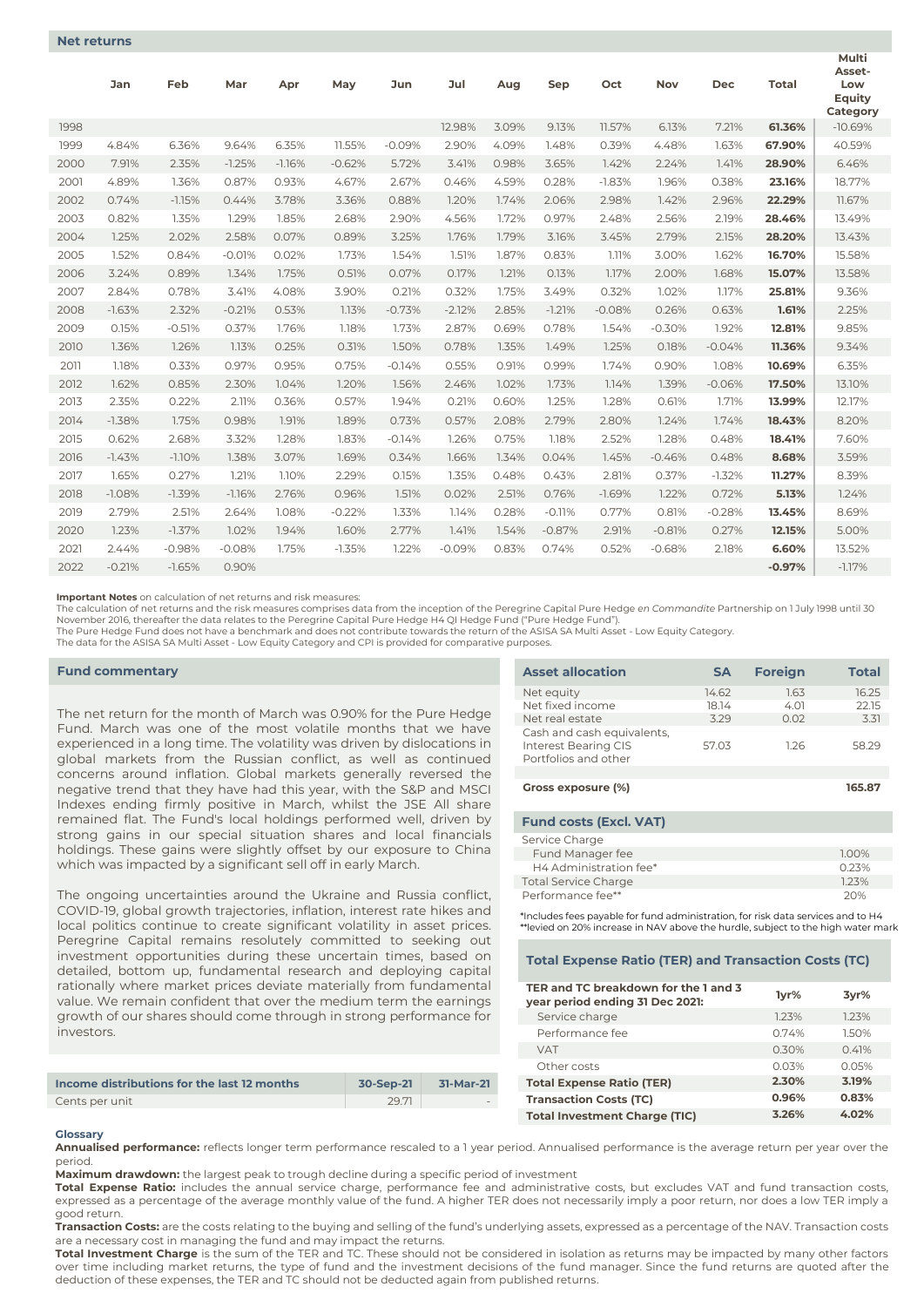# **Quarterly risk reporting for the quarter ended 31 March 2022**

### **1. Sources of Leverage:**

The prime broker appointed for the fund is Peresec (Pty) Ltd ("Peresec"). The fund achieves its leveraged positions through the utilisation of derivatives and short positions. Refer to section 2 for quarter end leverage value.

# **2. Exposure Limits:**

Gross exposure is the measure of leverage, with the limit set at 3 times NAV.

| Peak gross exposure during reporting period | 1.76 Times NAV |
|---------------------------------------------|----------------|
| Gross exposure at quarter end               | 1.66 Times NAV |

### **3. Re-hypothecation of assets:**

Re-hypothecation refers to the practice whereby the prime broker uses the securities of the fund as collateral for the prime broker's own purposes. The prime broker mandate in place does not permit the re-hypothecation of assets.

# **4. Methodology of stress testing:**

The methodology for stress testing is based on a regulatory requirement to test the impact on the performance of the fund under outlier events based on historical correlations. H4 uses an external risk data service provider, RisCura Analytics (Pty) Ltd, who has the capabilities to stress test portfolio information through a global risk factor model, MSCI BarraOne. Various stressed environments have been created and their impact assessed on the fund.

H4 are comfortable with the results of the stress testing performed on the fund for the quarter.

# **5. Counterparty Exposure:**

The counterparties to which the fund is exposed to are:

| <b>Counterparty</b>                   | <b>Exposure</b> |
|---------------------------------------|-----------------|
| Peresec                               | 13.37%          |
| Standard Bank of South Africa Limited | $0.01\%$        |

# **7. Changes to the liquidity profile of the fund:**

There were no significant changes to the liquidity profile of the fund.

# **8. Contact information:**

For more information please contact H4 on **hedge-risk@h4ci.co.za** or +27 21 670 525